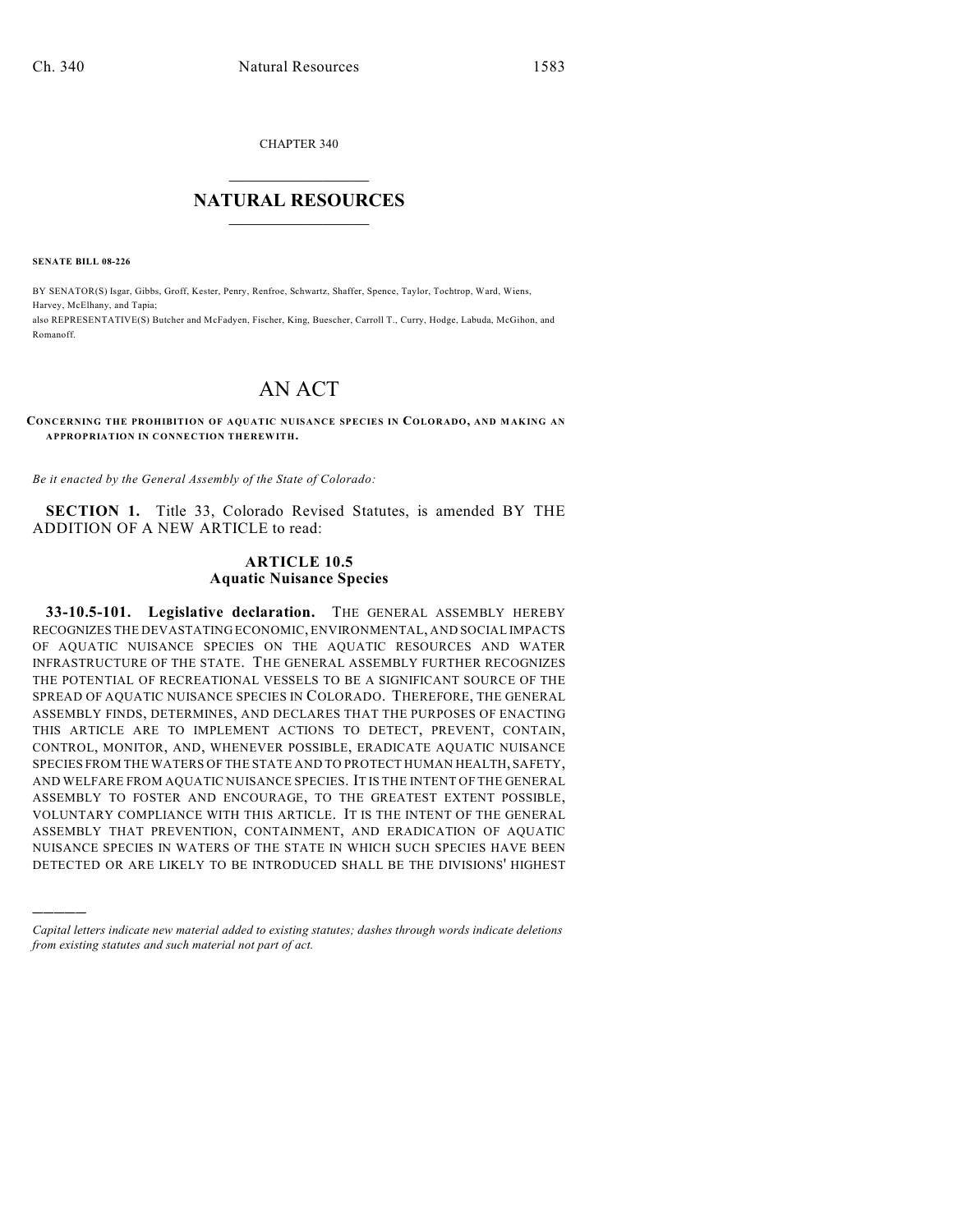PRIORITIES.

**33-10.5-102. Definitions.** AS USED IN THIS ARTICLE, UNLESS THE CONTEXT OTHERWISE REQUIRES:

(1) "AQUATIC NUISANCE SPECIES" MEANS EXOTIC OR NONNATIVE AQUATIC WILDLIFE OR ANY PLANT SPECIES THAT HAVE BEEN DETERMINED BY THE BOARD TO POSE A SIGNIFICANT THREAT TO THE AQUATIC RESOURCES OR WATER INFRASTRUCTURE OF THE STATE.

(2) "AUTHORIZED AGENT" MEANS ANY PERSON, EMPLOYEE, OR REPRESENTATIVE OF LOCAL, STATE, OR FEDERAL GOVERNMENT OR ANY SUBDIVISION OF THE GOVERNMENT THAT IS AUTHORIZED BY THE GOVERNMENT OR GOVERNMENTAL SUBDIVISION TO TEMPORARILY STOP, DETAIN, AND INSPECT A CONVEYANCE FOR AQUATIC NUISANCE SPECIES.

(3) "BOARD" MEANS THE BOARD OF PARKS AND OUTDOOR RECREATION IN THE DEPARTMENT OF NATURAL RESOURCES CREATED IN SECTION 33-10-103.

(4) "CONVEYANCE" MEANS A MOTOR VEHICLE, VESSEL, TRAILER, OR ANY ASSOCIATED EQUIPMENT OR CONTAINERS, INCLUDING, BUT NOT LIMITED TO, LIVE WELLS, BALLAST TANKS, AND BILGE AREAS THAT MAY CONTAIN OR CARRY AN AQUATIC NUISANCE SPECIES.

(5) "DECONTAMINATE" MEANS TO WASH, DRAIN, DRY, OR CHEMICALLY OR THERMALLY TREAT A CONVEYANCE IN ACCORDANCE WITH RULES PROMULGATED BY THE BOARD IN ORDER TO REMOVE OR DESTROY AN AQUATIC NUISANCE SPECIES.

(6) "DIVISIONS" MEANS THE DIVISION OF PARKS AND OUTDOOR RECREATION CREATED IN SECTION 33-10-103 AND THE DIVISION OF WILDLIFE IDENTIFIED IN SECTION 33-1-103.

(7) "EQUIPMENT" MEANS AN ARTICLE, TOOL, IMPLEMENT, OR DEVICE CAPABLE OF CONTAINING OR TRANSPORTING WATER.

(8) "INSPECT" MEANS TO EXAMINE A CONVEYANCE PURSUANT TO PROCEDURES ESTABLISHED BY THE BOARD BY RULE IN ORDER TO DETERMINE WHETHER AN AQUATIC NUISANCE SPECIES IS PRESENT, AND INCLUDES EXAMINING, DRAINING, OR CHEMICALLY TREATING WATER IN THE CONVEYANCE.

(9) "QUALIFIED PEACE OFFICER" MEANS A COLORADO WILDLIFE OFFICER, SPECIAL PARKS OFFICER, OR SPECIAL WILDLIFE OFFICER; A PARKS AND RECREATION OFFICER; A PEACE OFFICER IN THE DEPARTMENT OF PUBLIC SAFETY; AND A PEACE OFFICER WITH JURISDICTION OVER ANY WATERS OF THE STATE.

**33-10.5-103. Powers and duties of the divisions - annual report.** (1) IN ORDER TO PREVENT, CONTROL, CONTAIN, MONITOR, AND, WHENEVER POSSIBLE, ERADICATE AQUATIC NUISANCE SPECIES FROM THE WATERS OF THE STATE, THE DIVISIONS ARE AUTHORIZED TO JOINTLY ESTABLISH, OPERATE, AND MAINTAIN AQUATIC NUISANCE SPECIES CHECK STATIONS IN ORDER TO INSPECT CONVEYANCES PURSUANT TO SECTION 33-10.5-104.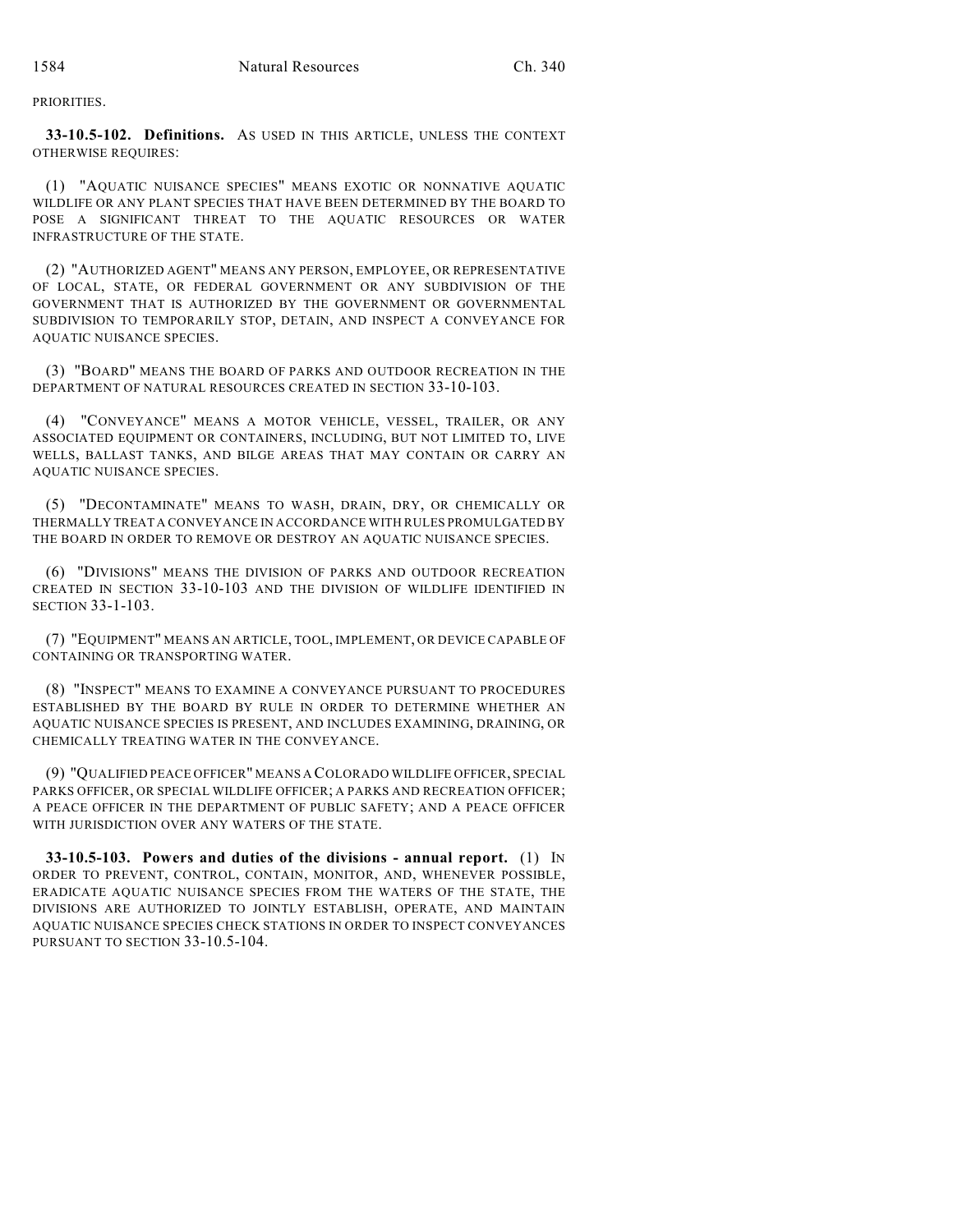(2) UPON A REASONABLE BELIEF THAT AN AQUATIC NUISANCE SPECIES MAY BE PRESENT, THE DIVISIONS MAY:

(a) REQUIRE THE OWNER OF A CONVEYANCE TO DECONTAMINATE THE CONVEYANCE; OR

(b) DECONTAMINATE OR IMPOUND AND QUARANTINE THE CONVEYANCE PURSUANT TO SECTION 33-10.5-104.

(3) THE DIVISIONS MAY MONITOR THE WATERS OF THE STATE FOR THE PRESENCE OF AQUATIC NUISANCE SPECIES, BUT ONLY IF THE DIVISIONS HAVE RECEIVED PERMISSION TO MONITOR FROM THE PERSONS CONTROLLING ACCESS TO SUCH WATERS.

(4) THE DIVISIONS SHALL, IN COOPERATION WITH THE DEPARTMENT OF PUBLIC SAFETY, THE COLORADO OFFICE OF ECONOMIC DEVELOPMENT, THE COLORADO TOURISM OFFICE, THE WATER CONSERVATION BOARD CREATED IN SECTION 37-60-102,C.R.S., AND THE DEPARTMENT OF AGRICULTURE, DEVELOP A STRATEGIC STATEWIDE PLAN TO PREVENT, CONTROL, MONITOR, EDUCATE PERSONS ABOUT, AND, WHENEVER POSSIBLE, ERADICATE AQUATIC NUISANCE SPECIES.

(5) BEGINNING ON JANUARY 15, 2009, AND ON OR BEFORE JANUARY 15 OF EACH YEAR THEREAFTER, THE DIVISIONS AND THE WATER CONSERVATION BOARD CREATED IN SECTION 37-60-102, C.R.S., SHALL MAKE AN ANNUAL REPORT OF THE EFFORTS IN ADDRESSING AQUATIC NUISANCE SPECIES IN COLORADO FOR THE PRECEDING CALENDAR YEAR TO THE JOINT HOUSE AGRICULTURE, LIVESTOCK, AND NATURAL RESOURCE COMMITTEE AND THE SENATE AGRICULTURE, NATURAL RESOURCES, AND ENERGY COMMITTEE, OR ITS SUCCESSOR COMMITTEE. EACH SUCH REPORT SHALL SET FORTH A COMPLETE OPERATING AND FINANCIAL STATEMENT COVERING THE AQUATIC NUISANCE SPECIES OPERATIONS OF THE DIVISIONS DURING THE YEAR.

**33-10.5-104. Inspection of conveyances - impoundment and quarantine.** (1) (a) EVERY QUALIFIED PEACE OFFICER IS AUTHORIZED TO ENFORCE THIS ARTICLE; EXCEPT THAT SUCH OFFICER SHALL HAVE A REASONABLE BELIEF THAT A CONVEYANCE MAY CONTAIN AN AQUATIC NUISANCE SPECIES BEFORE THE OFFICER ORDERS THE CONVEYANCE DECONTAMINATED OR IMPOUNDED AND QUARANTINED.

(b) EVERY QUALIFIED PEACE OFFICER IS AUTHORIZED TO STOP AND INSPECT FOR THE PRESENCE OF AQUATIC NUISANCE SPECIES A CONVEYANCE:

(I) PRIOR TO A VESSEL BEING LAUNCHED ONTO WATERS OF THE STATE;

(II) PRIOR TO DEPARTING FROM THE WATERS OF THE STATE OR A VESSEL STAGING AREA;

(III) THAT IS VISIBLY TRANSPORTING ANY AQUATIC PLANT MATERIAL; AND

(IV) UPON A REASONABLE BELIEF THAT AN AQUATIC NUISANCE SPECIES MAY BE PRESENT.

(2) EXCEPT AS PROVIDED IN SUBSECTION (4) OF THIS SECTION, A QUALIFIED PEACE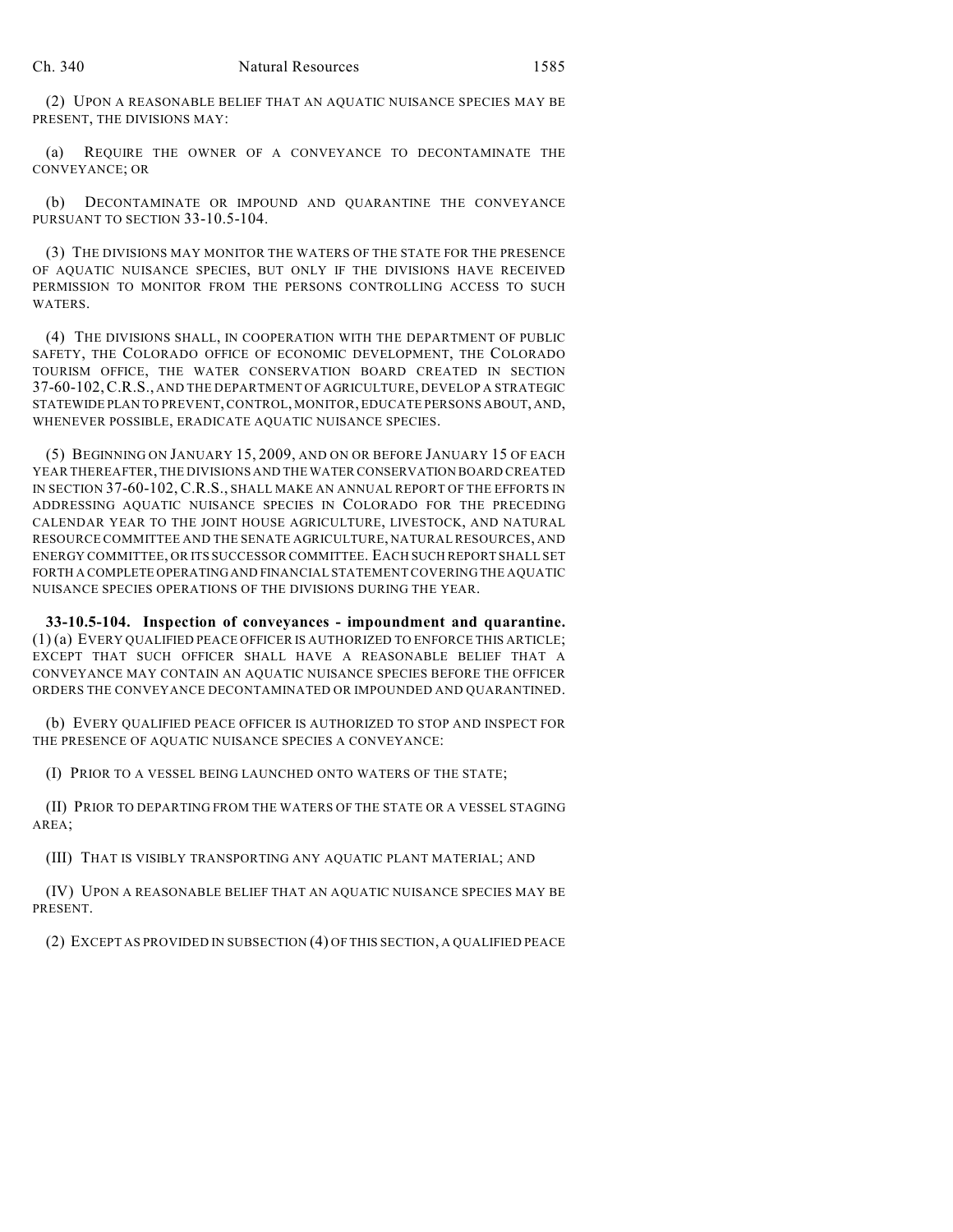OFFICER MAY IMPOUND AND QUARANTINE A CONVEYANCE IF:

(a) THE QUALIFIED PEACE OFFICER FINDS OR REASONABLY BELIEVES THAT AN AQUATIC NUISANCE SPECIES MAY BE PRESENT AFTER CONDUCTING AN INSPECTION AUTHORIZED BY THIS ARTICLE;

(b) THE PERSON TRANSPORTING THE CONVEYANCE REFUSES TO SUBMIT TO AN INSPECTION AUTHORIZED BY THIS ARTICLE FOR THE PRESENCE OF AN AQUATIC NUISANCE SPECIES; OR

(c) THE PERSON TRANSPORTING THE CONVEYANCE REFUSES TO COMPLY WITH AN ORDER AUTHORIZED BY THIS ARTICLE TO DECONTAMINATE THE CONVEYANCE.

(3) THE IMPOUNDMENT AND QUARANTINE OF A CONVEYANCE MAY CONTINUE FOR THE REASONABLE PERIOD NECESSARY TO INSPECT AND DECONTAMINATE THE CONVEYANCE AND ENSURE THAT THE AQUATIC NUISANCE SPECIES HAS BEEN COMPLETELY ERADICATED FROM THE CONVEYANCE AND IS NO LONGER LIVING.

(4) NOTWITHSTANDING ANY PROVISION TO THE CONTRARY, NO MOTOR VEHICLE THAT IS DRAWING A CONVEYANCE SHALL BE IMPOUNDED OR QUARANTINED PURSUANT TO THIS ARTICLE; HOWEVER, THE CONVEYANCE BEING DRAWN IS STILL SUBJECT TO IMPOUNDMENT AND QUARANTINE UNDER THIS SECTION.

(5) AN AUTHORIZED AGENT SHALL HAVE THE AUTHORITY TO STOP, DETAIN, AND INSPECT A CONVEYANCE FOR THE PRESENCE OF AN AQUATIC NUISANCE SPECIES; HOWEVER, UNLESS THE AUTHORIZED AGENT IS A QUALIFIED PEACE OFFICER, THE AUTHORIZED AGENT HAS NO AUTHORITY TO IMPOUND AND QUARANTINE OR ORDER A CONVEYANCE DECONTAMINATED.

**33-10.5-105. Prohibition of aquatic nuisance species - penalties.** (1) NO PERSON SHALL:

(a) POSSESS, IMPORT, EXPORT, SHIP, OR TRANSPORT AN AQUATIC NUISANCE SPECIES;

(b) RELEASE, PLACE, PLANT, OR CAUSE TO BE RELEASED, PLACED, OR PLANTED INTO THE WATERS OF THE STATE AN AQUATIC NUISANCE SPECIES; OR

(c) REFUSE TO COMPLY WITH A PROPER ORDER ISSUED UNDER THIS ARTICLE.

(2) A PERSON WHO KNOWINGLY OR WILLFULLY VIOLATES SUBSECTION (1) OF THIS SECTION:

(a) FOR A FIRST OFFENSE, IS GUILTY OF A CLASS 2 PETTY OFFENSE, AS DEFINED BY SECTION 18-1.3-503, C.R.S., AND, UPON CONVICTION, SHALL BE SUBJECT TO A FINE OF ONE HUNDRED FIFTY DOLLARS AND SHALL BE ISSUED A WARNING OF THE INCREASED PENALTIES FOR SUBSEQUENT VIOLATIONS FROM THE DIVISIONS;

(b) FOR A SECOND OFFENSE, IS GUILTY OF A MISDEMEANOR AND, UPON CONVICTION, SHALL BE FINED ONE THOUSAND DOLLARS; AND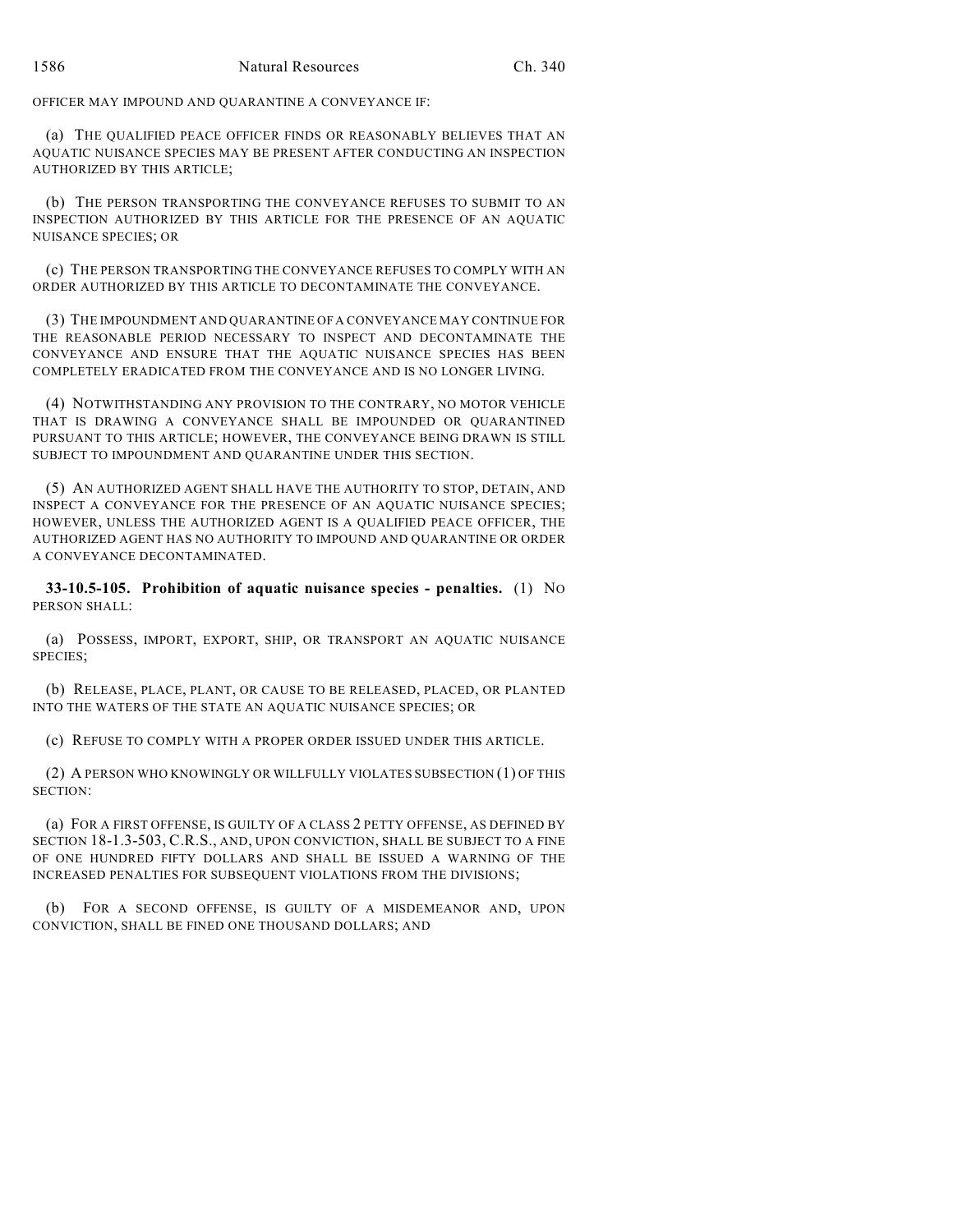(c) FOR A THIRD AND ANY SUBSEQUENT OFFENSE, COMMITS A CLASS 2 MISDEMEANOR AND, UPON CONVICTION, SHALL BE PUNISHED AS PROVIDED IN SECTION 18-1.3-501, C.R.S.

**33-10.5-106. Duty to report.** A PERSON WHO KNOWS THAT AN AQUATIC NUISANCE SPECIES IS PRESENT AT A SPECIFIC LOCATION SHALL IMMEDIATELY REPORT SUCH KNOWLEDGE AND ALL PERTINENT INFORMATION TO THE DIVISIONS.

**33-10.5-107. Board to promulgate rules.** (1) THE BOARD IS AUTHORIZED TO PROMULGATE RULES PURSUANT TO ARTICLE 4 OF TITLE 24, C.R.S., AS NECESSARY TO PREVENT, CONTROL, CONTAIN, MONITOR, AND, WHENEVER POSSIBLE, ERADICATE AQUATIC NUISANCE SPECIES. IN PROMULGATING SUCH RULES, THE BOARD SHALL CONSULT WITH THE COMMISSION AND ANY AFFECTED STATE, FEDERAL, AND TRIBAL GOVERNMENTAL ENTITIES AND SUBDIVISIONS THEREOF, INCLUDING, BUT NOT LIMITED TO, SPECIAL DISTRICTS, WATER CONSERVANCY DISTRICTS, AND WATER SUPPLY AGENCIES.

(2) THE BOARD SHALL PROMULGATE RULES TO ADMINISTER AND ENFORCE THIS ARTICLE. SUCH RULES SHALL INCLUDE, BUT NOT BE LIMITED TO:

(a) PROCEDURES FOR THE INSPECTION OF CONVEYANCES FOR THE PRESENCE OF AQUATIC NUISANCE SPECIES;

(b) PROCEDURES FOR THE IMPOUNDMENT AND QUARANTINE OF CONVEYANCES PURSUANT TO SECTION 33-10.5-104, INCLUDING NOTIFICATION OF THE LOCATION AND CONTACT INFORMATION TO OWNERS OF IMPOUNDED CONVEYANCES;

(c) PROCEDURES FOR THE DECONTAMINATION OF CONVEYANCES AND DESTRUCTION OF AQUATIC NUISANCE SPECIES REMOVED FROM CONVEYANCES;

(d) METHODS TO ESTABLISH PROOF THAT A CONVEYANCE HAS BEEN DECONTAMINATED;

(e) PROCESSES FOR THE FACILITATION OF THE REPORTING REQUIRED BY SECTION 33-10.5-106; AND

(f) POLICIES FOR THE MONITORING AND IDENTIFICATION OF THE WATERS OF THE STATE OR GEOGRAPHIC AREAS THAT ARE OR MAY BE INFESTED WITH AQUATIC NUISANCE SPECIES.

**33-10.5-108. Division of parks and outdoor recreation aquatic nuisance species fund - creation - division of wildlife aquatic nuisance species fund creation.** (1) (a) THERE IS HEREBY CREATED IN THE STATE TREASURY THE DIVISION OF PARKS AND OUTDOOR RECREATION AQUATIC NUISANCE SPECIES FUND, WHICH SHALL BE ADMINISTERED BY THE DIVISION OF PARKS AND OUTDOOR RECREATION IN THE DEPARTMENT OF NATURAL RESOURCES AND SHALL CONSIST OF ALL MONEYS TRANSFERRED BY THE TREASURER AS SPECIFIED IN SECTION 39-29-109 (10), C.R.S. ALL MONEYS IN THE FUND ARE CONTINUOUSLY APPROPRIATED TO THE DIVISION OF PARKS AND OUTDOOR RECREATION FOR THE PURPOSE OF IMPLEMENTING THE PROVISIONS OF THIS ARTICLE. ALL MONEYS IN THE FUND AT THE END OF EACH FISCAL YEAR SHALL REMAIN IN THE FUND AND SHALL NOT REVERT TO THE GENERAL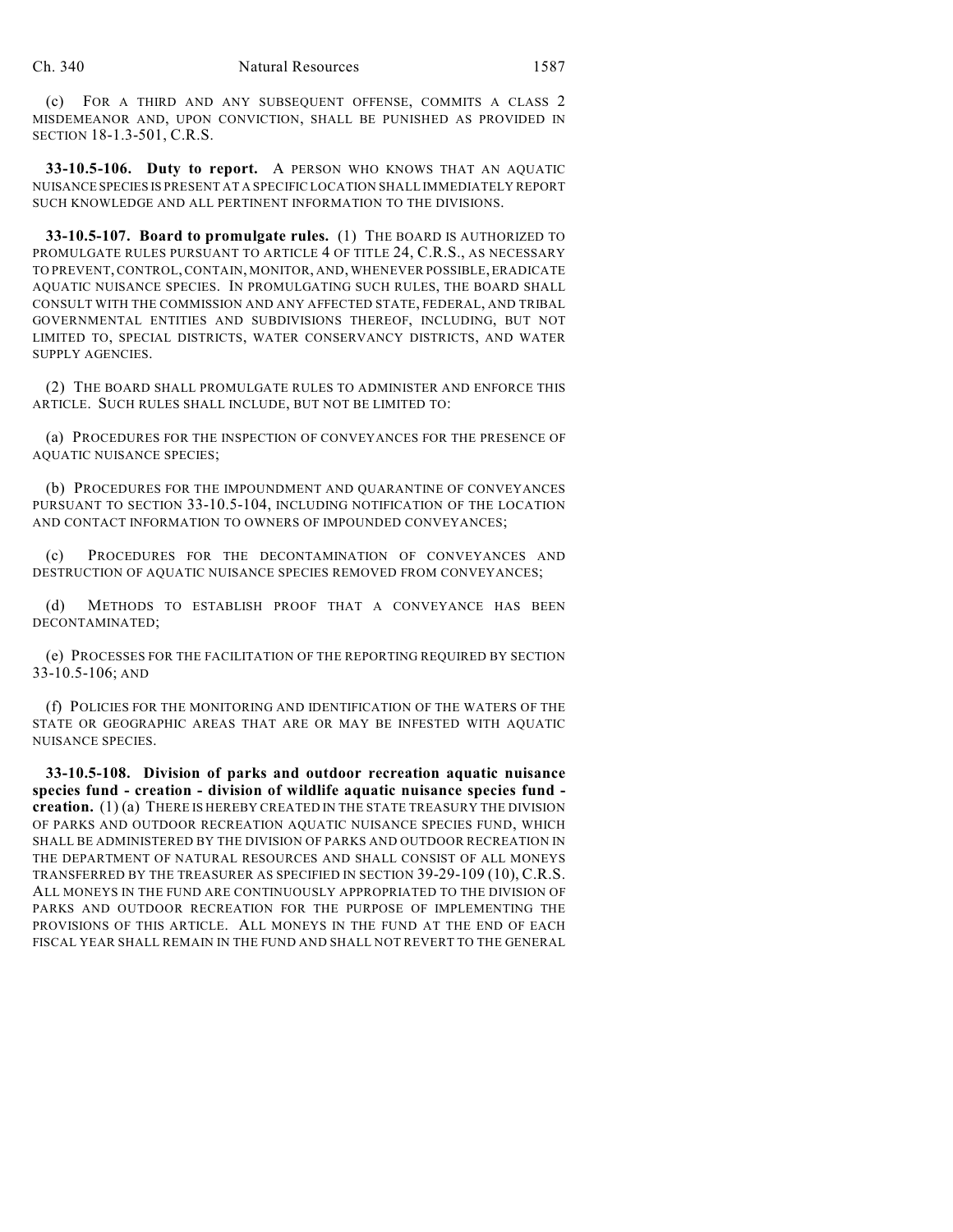FUND OR ANY OTHER FUND.

(b) IN THE USE OF SUCH MONEYS, PRIORITY SHALL BE GIVEN TO CONTAINMENT AND ERADICATION OF AQUATIC NUISANCE SPECIES IN THE WATERS OF THE STATE IN WHICH SUCH SPECIES HAVE BEEN DETECTED AND PREVENTION OF THE INTRODUCTION OF NUISANCE SPECIES IN AREAS DETERMINED TO BE MOST VULNERABLE TO SUCH AN INTRODUCTION.

(2) (a) THERE IS HEREBY CREATED IN THE STATE TREASURY THE DIVISION OF WILDLIFE AQUATIC NUISANCE SPECIES FUND, WHICH SHALL BE ADMINISTERED BY THE DIVISION OF WILDLIFE IN THE DEPARTMENT OF NATURAL RESOURCES AND SHALL CONSIST OF ALL MONEYS TRANSFERRED BY THE TREASURER AS SPECIFIED IN SECTIONS 33-1-112 AND 39-29-109 (10), C.R.S. ALL MONEYS IN THE FUND ARE CONTINUOUSLY APPROPRIATED TO THE DIVISION OF WILDLIFE FOR THE PURPOSE OF IMPLEMENTING THE PROVISIONS OF THIS ARTICLE. ALL MONEYS IN THE FUND AT THE END OF EACH FISCAL YEAR SHALL REMAIN IN THE FUND AND SHALL NOT REVERT TO THE GENERAL FUND OR ANY OTHER FUND.

(b) IN THE USE OF SUCH MONEYS, PRIORITY SHALL BE GIVEN TO CONTAINMENT AND ERADICATION OF AQUATIC NUISANCE SPECIES IN THE WATERS OF THE STATE IN WHICH SUCH SPECIES HAVE BEEN DETECTED AND PREVENTION OF THE INTRODUCTION OF NUISANCE SPECIES IN AREAS DETERMINED TO BE MOST VULNERABLE TO SUCH AN INTRODUCTION.

**SECTION 2.** 33-1-112 (1), Colorado Revised Statutes, is amended to read:

**33-1-112. Funds and cost accounting - repeal.** (1) (a) Except as provided in subsections (7) and (8) of this section, sections  $\overline{33}$ -1-112.5 and  $\overline{33}$ -6-105, and in part 7 of article 22 of title 39, C.R.S., all moneys received from wildlife license fees, and all moneys from all other wildlife sources, and all interest earned on such moneys shall be deposited in the state treasury and credited to the wildlife cash fund, which fund is hereby created, and such moneys shall be utilized for expenditures authorized or contemplated by and not inconsistent with the provisions of articles 1 to 6 of this title for wildlife activities and functions and for the financing of impact assistance grants pursuant to part 3 of article 25 of title 30, C.R.S. All moneys so deposited in the wildlife cash fund shall remain in such fund to be used for the purposes set forth in the provisions of articles 1 to 6 of this title and shall not be deposited in or transferred to the general fund of the state of Colorado or any other fund.

(b) FOR THE FISCAL YEAR COMMENCING JULY 1, 2008, THERE SHALL BE TRANSFERRED ONE MILLION TWO HUNDRED FIFTY THOUSAND DOLLARS FROM THE WILDLIFE CASH FUND TO THE DIVISION OF WILDLIFE AQUATIC NUISANCE SPECIES FUND, CREATED IN SECTION 33-10.5-108.

**SECTION 3.** 33-6-114, Colorado Revised Statutes, is amended BY THE ADDITION OF A NEW SUBSECTION to read:

**33-6-114. Transportation, importation, exportation, and release of wildlife.** (5) THIS SECTION SHALL NOT APPLY TO AQUATIC NUISANCE SPECIES, WHICH SHALL BE GOVERNED BY ARTICLE 10.5 OF THIS TITLE.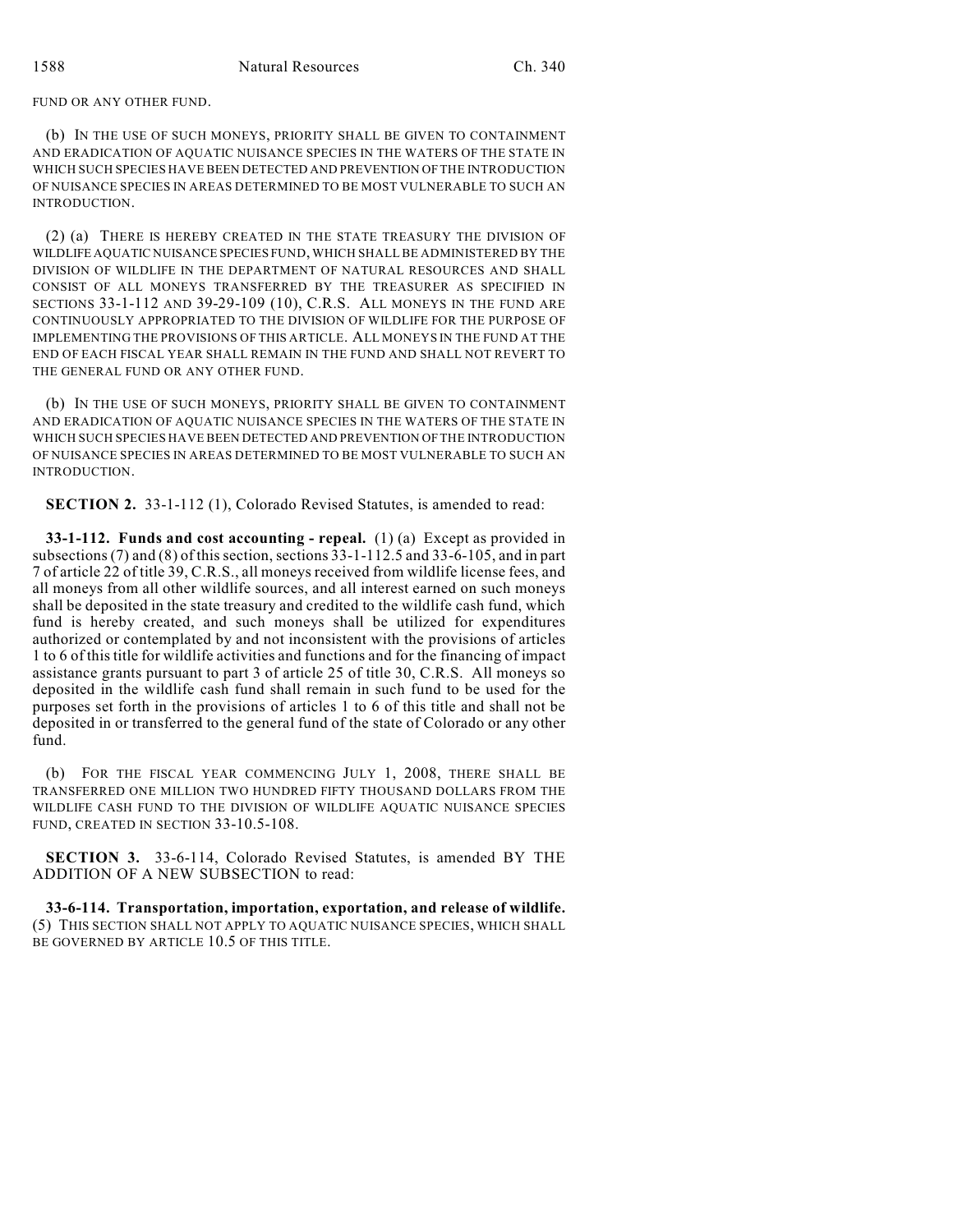**SECTION 4.** 33-6-114.5, Colorado Revised Statutes, is amended BY THE ADDITION OF A NEW SUBSECTION to read:

**33-6-114.5. Native and nonnative fish - possession, transportation, importation, exportation, and release - penalties.** (8) THIS SECTION SHALL NOT APPLY TO AQUATIC NUISANCE SPECIES, WHICH SHALL BE GOVERNED BY ARTICLE 10.5 OF THIS TITLE.

**SECTION 5.** 39-29-109, Colorado Revised Statutes, is amended BY THE ADDITION OF A NEW SUBSECTION to read:

**39-29-109. Severance tax trust fund - created - administration - use of moneys - definitions - repeal.** (10) (a) (I) SUBJECT TO THE END BALANCE REQUIREMENT OF PARAGRAPH (f) OF SUBSECTION (1.5) OF THIS SECTION AND THE MAINTENANCE OF A TWO-YEAR RESERVE PURSUANT TO SUB-SUBPARAGRAPH (A) OF SUBPARAGRAPH (III) OF PARAGRAPH (c) OF SUBSECTION (1) OF THIS SECTION, FOR THE STATE FISCAL YEAR COMMENCING ON JULY 1, 2008, THE STATE TREASURER SHALL TRANSFER FIVE MILLION NINE HUNDRED FIFTY-SIX THOUSAND SIX HUNDRED THIRTY-SIX DOLLARS OF THE OPERATIONAL ACCOUNT OF THE SEVERANCE TAX TRUST FUND AS FOLLOWS:

(A) TO THE DIVISION OF PARKS AND OUTDOOR RECREATION AQUATIC NUISANCE SPECIES FUND CREATED IN SECTION 33-10.5-108 (1), C.R.S.,THREE MILLION TWO HUNDRED EIGHTY-NINE THOUSAND THREE HUNDRED NINETY-TWO DOLLARS FOR THE PURPOSE STATED THEREIN;

(B) TO THE DIVISION OF WILDLIFE AQUATIC NUISANCE SPECIES FUND CREATED IN SECTION 33-10.5-108 (2), C.R.S., TWO MILLION SIX HUNDRED SIXTY-SEVEN THOUSAND TWO HUNDRED FORTY-FOUR DOLLARS FOR THE PURPOSE STATED THEREIN.

(II) THIS PARAGRAPH (a) IS REPEALED, EFFECTIVE JULY 1, 2010.

(b) SUBJECT TO THE END BALANCE REQUIREMENT OF PARAGRAPH (f) OF SUBSECTION (1.5) OF THIS SECTION AND THE MAINTENANCE OF A TWO-YEAR RESERVE PURSUANT TO SUB-SUBPARAGRAPH (A) OF SUBPARAGRAPH (III) OF PARAGRAPH (c) OF SUBSECTION (1) OF THIS SECTION, FOR THE FISCAL YEAR COMMENCING JULY 1, 2009, AND EVERY FISCAL YEAR THEREAFTER, THE STATE TREASURER SHALL TRANSFER FOUR MILLION SIX THOUSAND FIVE DOLLARS FROM THE OPERATIONAL ACCOUNT OF THE SEVERANCE TAX TRUST FUND AS FOLLOWS:

(I) TO THE DIVISION OF PARKS AND OUTDOOR RECREATION AQUATIC NUISANCE SPECIES FUND CREATED IN SECTION 33-10.5-108 (1), C.R.S., TWO MILLION SEVEN HUNDRED ONE THOUSAND FOUR HUNDRED SIXTY-ONE DOLLARS FOR THE PURPOSE STATED THEREIN;

(II) TO THE DIVISION OF WILDLIFE AQUATIC NUISANCE SPECIES FUND CREATED IN SECTION 33-10.5-108 (2), C.R.S., ONE MILLION THREE HUNDRED FOUR THOUSAND FIVE HUNDRED FORTY-FOUR DOLLARS FOR THE PURPOSE STATED THEREIN.

**SECTION 6.** 39-29-109 (1) (k) (V), Colorado Revised Statutes, is amended to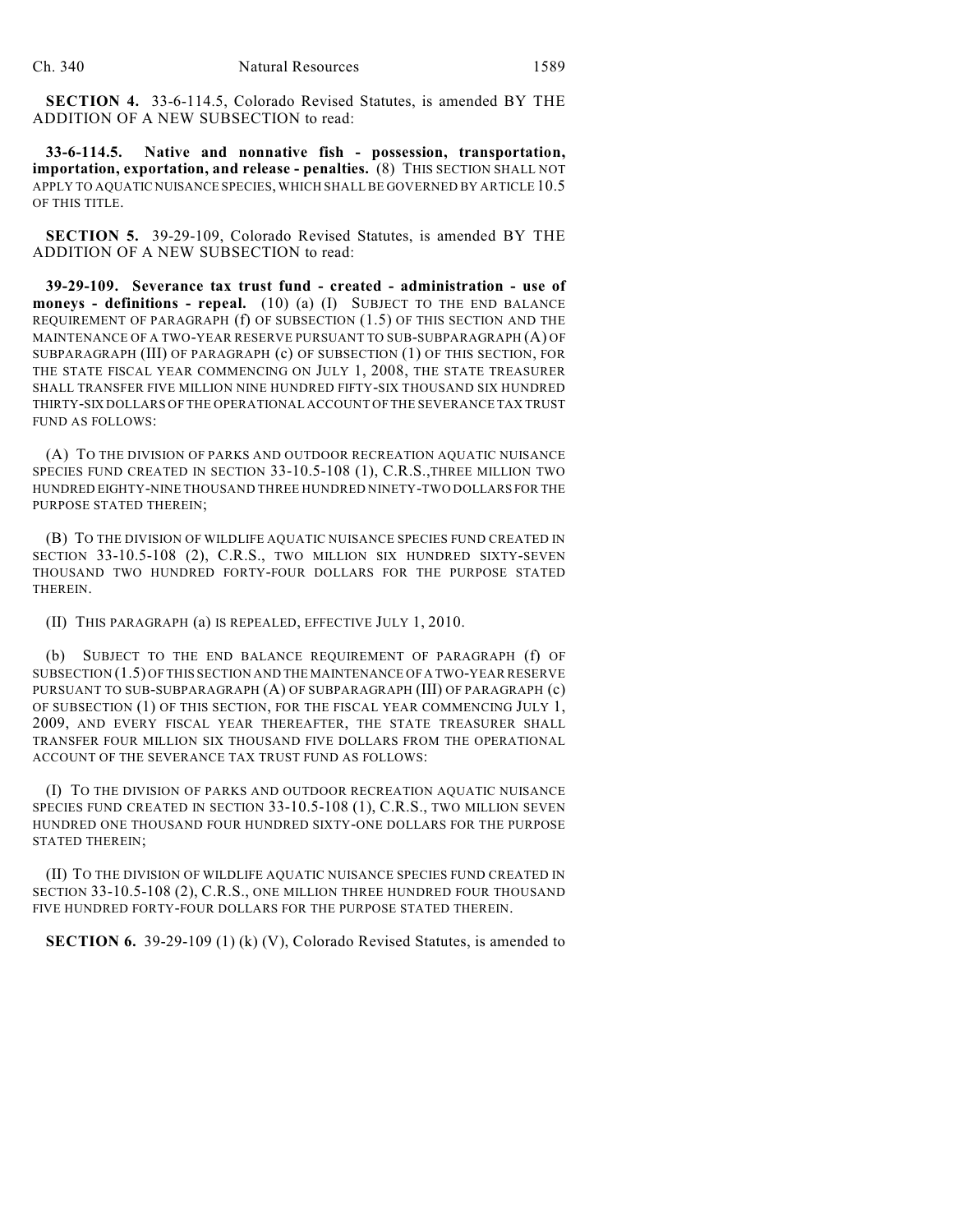read:

**39-29-109. Severance tax trust fund - created - administration - use of moneys - definitions - repeal.** (1) (k) (V) Subject to the maintenance of a two-year reserve pursuant to sub-subparagraph (A) of subparagraph (III) of paragraph (c) of this subsection (1), on or after July 1, 2008, the state treasurer shall deduct from the operational account of the severance tax trust fund created in subparagraph (II) of paragraph (a) of this subsection (1):

(A) One million SIX HUNDRED TWENTY-FIVE THOUSAND dollars and transfer such sum to the capital account of the species conservation trust fund created in section 24-33-111 (2) (a), C.R.S.;

(B) One million SIX HUNDRED TWENTY-FIVE THOUSAND dollars and transfer such sum to the operations and maintenance account of the species conservation trust fund created in section 24-33-111 (2) (a), C.R.S.

**SECTION 7.** 33-10.5-108, Colorado Revised Statutes, as enacted by section 1 of Senate Bill 08-226, enacted at the Second Regular Session of the Sixty-sixth General Assembly, is amended to read:

**33-10.5-108. Division of parks and outdoor recreation aquatic nuisance species fund - creation - division of wildlife aquatic nuisance species fund creation.** (1) (a) There is hereby created in the state treasury the division of parks and outdoor recreation aquatic nuisance species fund, which shall be administered by the division of parks and outdoor recreation in the department of natural resources and shall consist of all moneys transferred by the treasurer as specified in section  $39-29-109$  (10) SECTION 39-29-109.3 (2) (i), C.R.S. All moneys in the fund are continuously appropriated to the division of parks and outdoor recreation for the purpose of implementing the provisions of this article. All moneys in the fund at the end of each fiscal year shall remain in the fund and shall not revert to the general fund or any other fund.

(b) In the use of such moneys, priority shall be given to containment and eradication of aquatic nuisance species in the waters of the state in which such species have been detected and prevention of the introduction of aquatic nuisance species in areas determined to be most vulnerable to such an introduction.

 $(2)$  (a) There is hereby created in the state treasury the division of wildlife aquatic nuisance species fund, which shall be administered by the division of wildlife in the department of natural resources and shall consist of all moneys transferred by the treasurer as specified in section 39-29-109 (10) SECTIONS 33-1-112 AND 39-29-109.3 (2) (i), C.R.S. All moneys in the fund are continuously appropriated to the division of wildlife for the purpose of implementing the provisions of this article. All moneys in the fund at the end of each fiscal year shall remain in the fund and shall not revert to the general fund or any other fund.

(b) In the use of such moneys, priority shall be given to containment and eradication of aquatic nuisance species in the waters of the state in which such species have been detected and prevention of the introduction of aquatic nuisance species in areas determined to be most vulnerable to such an introduction.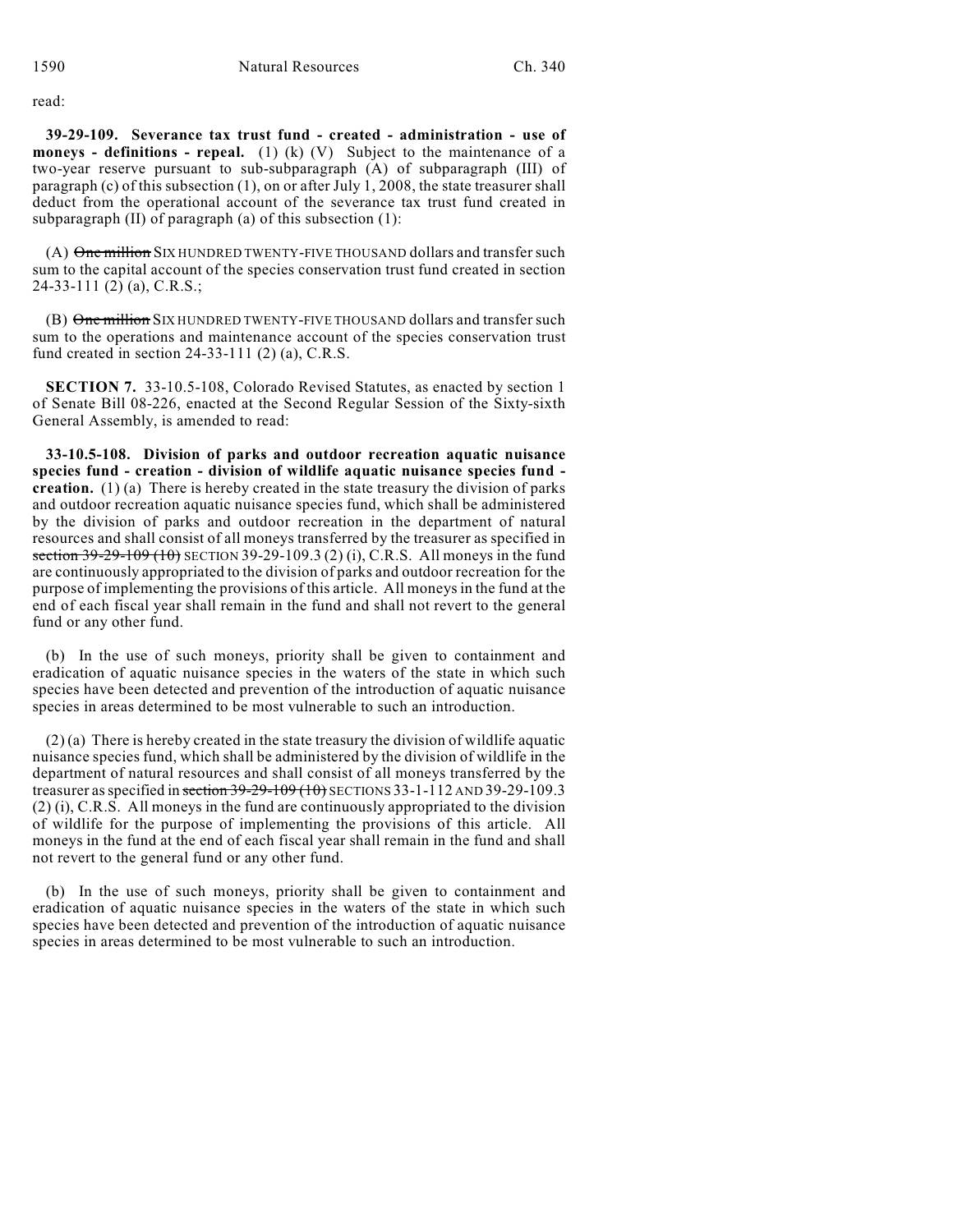**SECTION 8.** 39-29-109.3 (2), Colorado Revised Statutes, as enacted by House Bill 08-1398, enacted at the Second Regular Session of the Sixty-sixth General Assembly, is amended BY THE ADDITION OF A NEW PARAGRAPH to read:

**39-29-109.3. Operational account of the severance tax trust fund - repeal.** (2) Subject to the requirements of subsections (3) and (4) of this section, if the general assembly chooses not to spend up to one hundred percent of the moneys in the operational account as specified in subsection (1) of this section, the state treasurer shall transfer the following:

(i) FOR THE MITIGATION OF AQUATIC NUISANCE SPECIES AS SPECIFIED IN ARTICLE 10.5 OF TITLE 33, C.R.S.:

(I) (A) FOR THE STATE FISCAL YEAR COMMENCING JULY 1, 2008, FIVE MILLION NINE HUNDRED FIFTY-SIX THOUSAND SIX HUNDRED THIRTY-SIX DOLLARS AS FOLLOWS: THREE MILLION TWO HUNDRED EIGHTY-NINE THOUSAND THREE HUNDRED NINETY-TWO DOLLARS TO THE DIVISION OF PARKS AND OUTDOOR RECREATION AQUATIC NUISANCE SPECIES FUND CREATED IN SECTION 33-10.5-108 (1), C.R.S.; AND TWO MILLION SIX HUNDRED SIXTY-SEVEN THOUSAND TWO HUNDRED FORTY-FOUR DOLLARS TO THE DIVISION OF WILDLIFE AQUATIC NUISANCE SPECIES FUND CREATED IN SECTION 33-10.5-108 (2), C.R.S.

(B) THIS SUBPARAGRAPH (I) IS REPEALED, JULY 1, 2010.

(II) FOR THE STATE FISCAL YEAR COMMENCING JULY 1, 2009, AND EVERY STATE FISCAL YEAR THEREAFTER, FOUR MILLION SIX THOUSAND FIVE DOLLARS AS FOLLOWS: TWO MILLION SEVEN HUNDRED ONE THOUSAND FOUR HUNDRED SIXTY-ONE DOLLARS TO THE DIVISION OF PARKS AND OUTDOOR RECREATION AQUATIC NUISANCE SPECIES FUND CREATED IN SECTION 33-10.5-108 (1), C.R.S.; AND ONE MILLION THREE HUNDRED FOUR THOUSAND FIVE HUNDRED FORTY-FOUR DOLLARS TO THE DIVISION OF WILDLIFE AQUATIC NUISANCE SPECIES FUND CREATED IN SECTION 33-10.5-108 (2), C.R.S.

**SECTION 9.** Section 39-29-109.3 (2) (d) (I) (A) and (2) (e) (I) (A), Colorado Revised Statutes, as enacted by House Bill 08-1398 and amended by Senate Bill 08-168, enacted at the Second Regular Session of the Sixty-sixth General Assembly, are amended to read:

**39-29-109.3. Operational account of the severance tax trust fund - repeal.** (2) Subject to the requirements of subsections (3) and (4) of this section, if the general assembly chooses not to spend up to one hundred percent of the moneys in the operational account as specified in subsection (1) of this section, the state treasurer shall transfer the following:

(d) To the capital account of the species conservation trust fund created in section 24-33-111 (2) (a), C.R.S., the following amounts:

(I) (A) For the state fiscal year commencing July 1, 2008, eight million  $\frac{1}{\text{str}}$ hundred thirty-one TWO HUNDRED FIFTY-SIX thousand nine hundred and forty-three dollars.